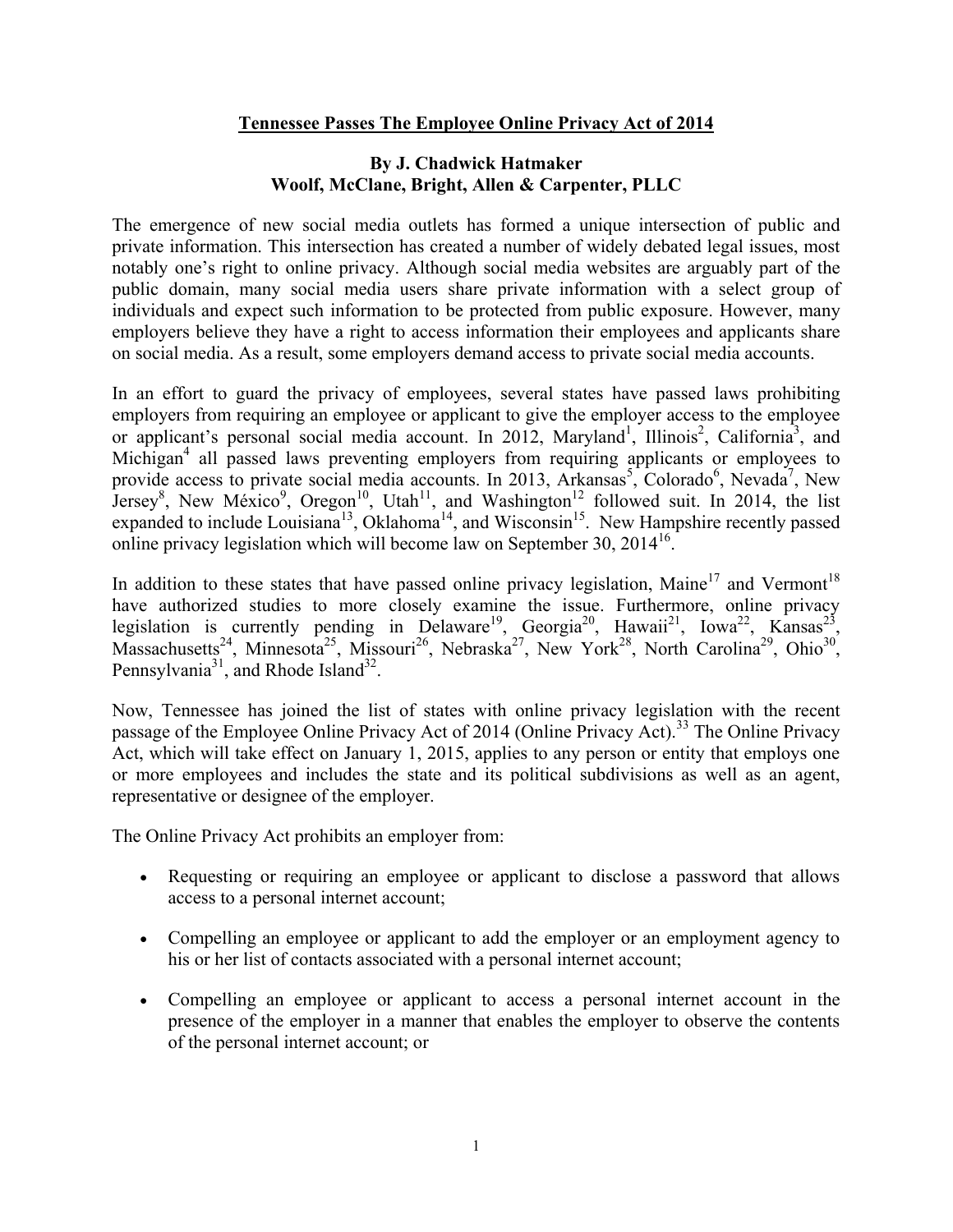Discharging, failing to hire, taking adverse action or penalizing an employee or applicant because of a refusal to disclose the password or comply with a request for one of the above prohibited actions $3^3$ .

There are, of course, some exceptions. An employer is not prohibited from:

- Requesting or requiring an employee to disclose a user name or password required to gain access to an electronic communications device supplied by or paid for wholly or in part by the employer, or to gain access to an account or service provided by the employer that is obtained by virtue of the employment relationship, or that is used for the employer's business purposes;
- Disciplining or discharging an employee for transferring the employer's proprietary or confidential information or financial data to the employee's personal internet account;
- Conducting an investigation or requiring an employee to cooperate in an investigation if there is specific information on the employee's personal internet account regarding compliance with applicable laws or prohibitions against work related employee misconduct, or the employer has specific information about an unauthorized transfer of the employer's proprietary information, confidential information or financial data to the employee's personal internet account;
- Restricting or prohibiting an employee's access to certain websites while using an electronic communications device supplied by or paid for wholly or in part by the employer, or while using an employer's network or resources;
- Monitoring, reviewing, accessing or blocking electronic data stored on an electronic communications device that is supplied by or paid for wholly or in part by the employer, or stored on the employer's network;
- Complying with the duty to screen employees or applicants before hiring, or to monitor or retain employee communications, in accordance with applicable law;
- Viewing, accessing or using information about an employee or applicant that is available in the public domain; or
- Conducting an investigation or requiring an employee to cooperate in an investigation regarding compliance with applicable law or prohibitions against work related employee misconduct, or an investigation about the unauthorized transfer of the employer's proprietary information, confidential information or financial data to the employee's  $\mu$  personal internet account<sup>35</sup>.

Individuals whose rights are violated under the Online Privacy Act may sue the employer and recover not more than \$1,000.00 in damages for each violation, plus reasonable attorney's fees and court  $costs<sup>36</sup>$ .